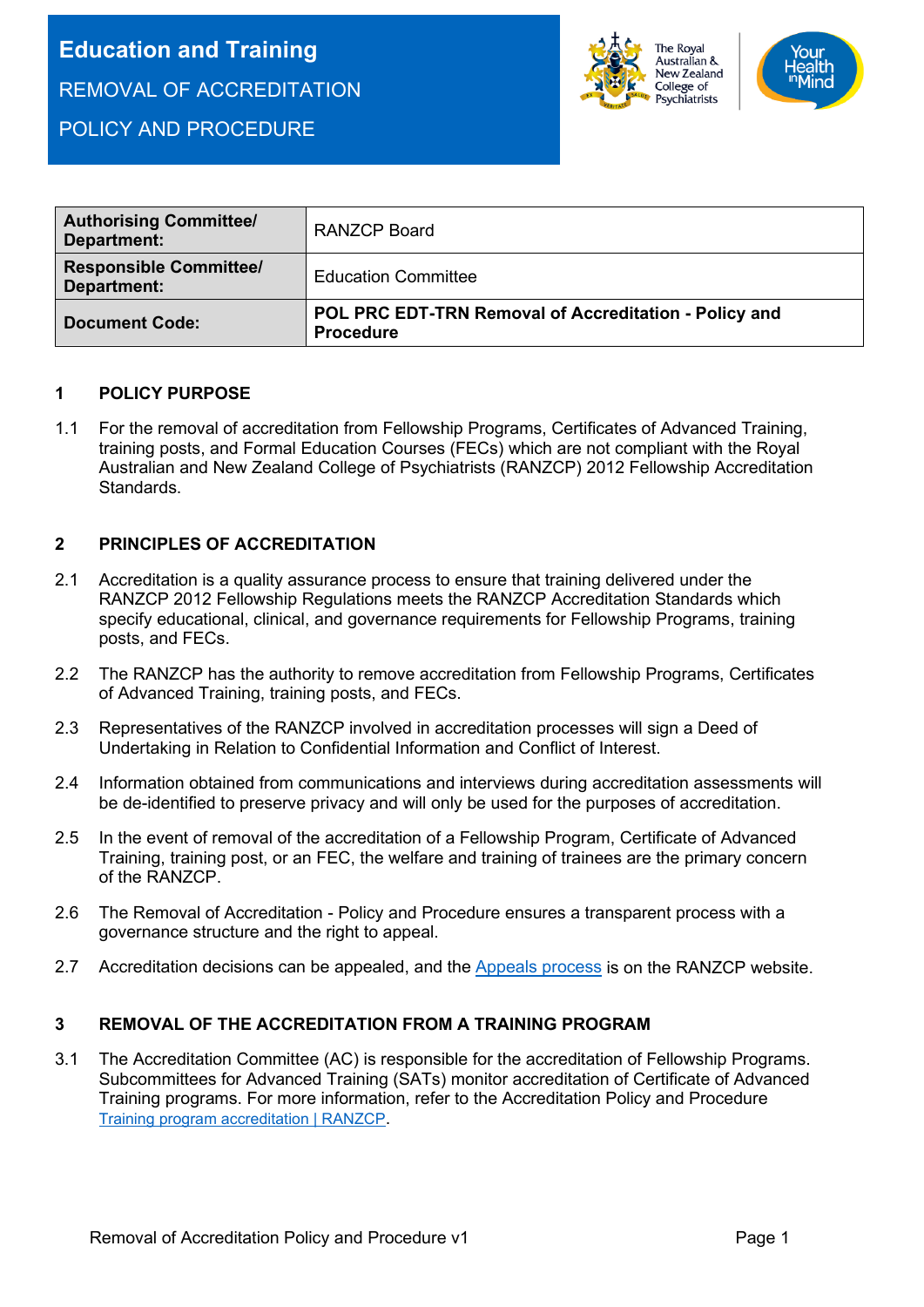- 3.2 A recommendation that a Fellowship Program should have its accreditation removed can only be made after an accreditation assessment by the AC. An assessment may occur as part of the normal accreditation cycle, or as a response to concerns and training issues raised with the AC, or the Committee for Training (CFT).
- 3.3 When removal of accreditation is recommended, the accreditation report is watermarked "draft" and submitted by the AC to the CFT (for noting) and the Education Committee (EC) with the advice that removal of Fellowship Program accreditation is recommended, which requires Board approval.

3.3.1 The draft report's executive summary can be provided to the DOT and the BTC or the NZTC prior to Board approval and along with an AC and EC Chair letter explaining that removal of Fellowship Program accreditation is recommended for consideration and Board approval.

- 3.4 Should the EC agree with the AC's recommendation to remove the accreditation of a Fellowship Program, the EC will determine the next steps to remove accreditation. This may include a recommendation to the Board for removal of accreditation, or the convening of an EC working group.
	- 3.4.1 The working group, as a minimum, will include one panel member from the accreditation assessment, one CFT member, one EC member, one AC member, and a trainee member.
	- 3.4.2 The working group will be responsible for developing a proposal for the Board on a plan of action for the management of affected trainees. The plan should include:
		- I. cessation of any planned intake of trainees to the Fellowship Program.
		- II. appointment of a person or body, in the absence of a Director of Training (DOT), to act as interim DOT for the Fellowship Program.
		- III. audit of every trainee and training post in the Fellowship Program to determine the feasibility of trainees to continue their training without moving health services or training sites.
		- IV. assessment of the suitability of any accredited training post, its supervisory arrangements, and its capacity to deliver training.
		- V. evaluation of whether it is safe, feasible, and practicable that trainees complete their training locally. If it is not possible to complete training locally, the trainees' training trajectory should be put on hold until it is decided, with advice from the CFT, on how best to proceed.
		- VI. The Executive Manager, Education and Training, College President and CEO will liaise with the health services, the Australian Medical Council, and the Medical Council of New Zealand as indicated.
	- 3.4.3 The working group proposal will be tabled, initially at the CFT and the AC, and progressed via the AC to the EC for consideration. Upon EC approval of the plan of action it shall be submitted to the Board for endorsement.
- 3.5 Should the Board not endorse the EC's plan of action it may request the EC reconvene the working group to review the plan.
- 3.6 The Board makes the final decision on the removal of the accreditation of the Fellowship Program.
- 3.7 If the Board does not endorse the removal of accreditation it will provide direction on the steps to be taken to resolve the issues relating to the continued accreditation of the Fellowship Program.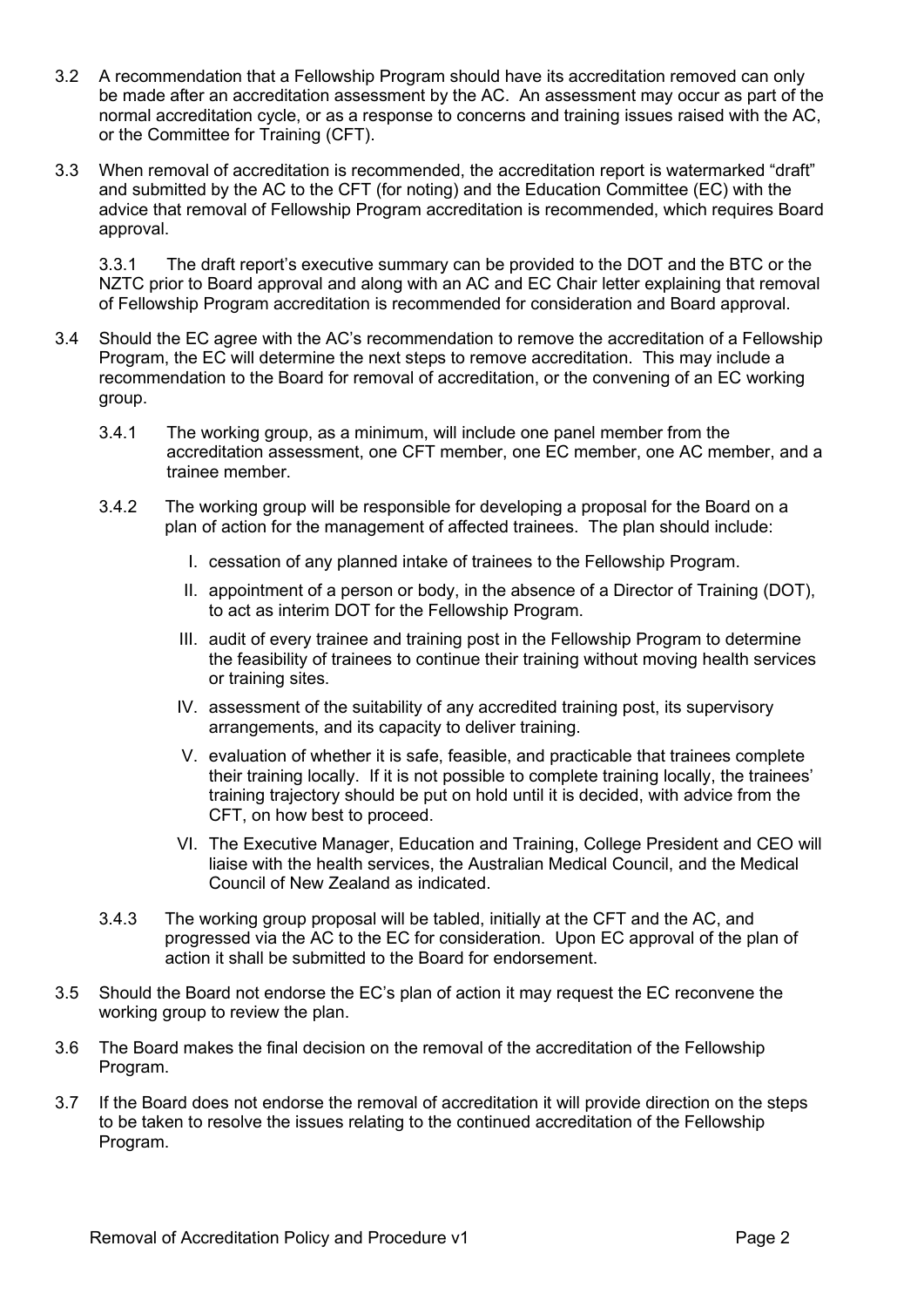- 3.8 Stakeholders are informed of the Board's decision regarding accreditation status including trainees, supervisors, health service management, the local jurisdiction including district health boards, and the local Branch Training Committee (BTC) or the New Zealand Training Committee (NZTC), and the Specialist Training Program, if relevant.
	- 3.8.1 The Board shall decide on how to communicate with stakeholders. This may include the AC finalising the accreditation report and providing it to the DOT and the NZTC who may disseminate the executive summary and appropriate appendices to stakeholders including local health services.
- 3.9 In the event of the removal of accreditation from a Fellowship Program, the welfare and education of trainees is the primary concern of the RANZCP.

# **4 REMOVAL OF THE ACCREDITATION FROM A TRAINING POST**

- 4.1 BTCs and the NZTC are responsible for the accreditation of training posts. For more information, refer to the Accreditation Policy and Procedure [Training program accreditation |](https://www.ranzcp.org/pre-fellowship/training-program-accreditation)  [RANZCP.](https://www.ranzcp.org/pre-fellowship/training-program-accreditation)
- 4.2 Should a training post not meet the Training Post Accreditation Standards, the BTC or the NZTC may recommend to the CFT the removal of the training post's accreditation.
	- 4.2.1 Neither the DOT, the Director of Advanced Training (DOAT), or the BTC or the NZTC has the sole authority to remove a training post's accreditation.
- 4.3 The CFT ratifies a BTC's or NZTC's recommendation for removal of accreditation of a training post unless it considers that doing so will have a significant impact on the training program, in which case it will refer consideration to the EC. The BTC or the NZTC may be further consulted by the CFT and / or the EC, and the EC can consult the Board if required in order to determine the post's accreditation status.
- 4.4 In exceptional circumstances the CFT, in conjunction with the AC, may conduct an accreditation assessment of the training post which is recommended to have its accreditation removed.
- 4.5 Should the removal of the accreditation of a training post be approved by the CFT, the EC or the Board, the AC is advised for noting and the BTC or the NZBTC is notified accordingly.
	- 4.5.1 The training post accreditation report may be made available to stakeholders.
- 4.6 The BTC or the NZTC must include plans for affected trainees if the removal of the accreditation of a training post occurs. The capacity and the feasibility to move affected trainees to an alternative training post must be considered as part of the plan, with details of support from the BTC or the NZTC and/or the DOT provided to trainees.
- 4.7 If the accreditation is removed from a training post, the training time, and workplace-based assessments for that rotation/run, will be recognised by the RANZCP and credited to the trainee's record.
- 4.8 The AC can recommend to the CFT the removal of accreditation from training posts as an outcome of a program accreditation assessment.

# **5 APPLICATION TO REGAIN THE ACCREDITATION OF A TRAINING POST**

5.1 After the removal of the accreditation of a training post, a health service may apply to regain the accreditation of the post. A new application must be submitted to the BTC or the NZTC.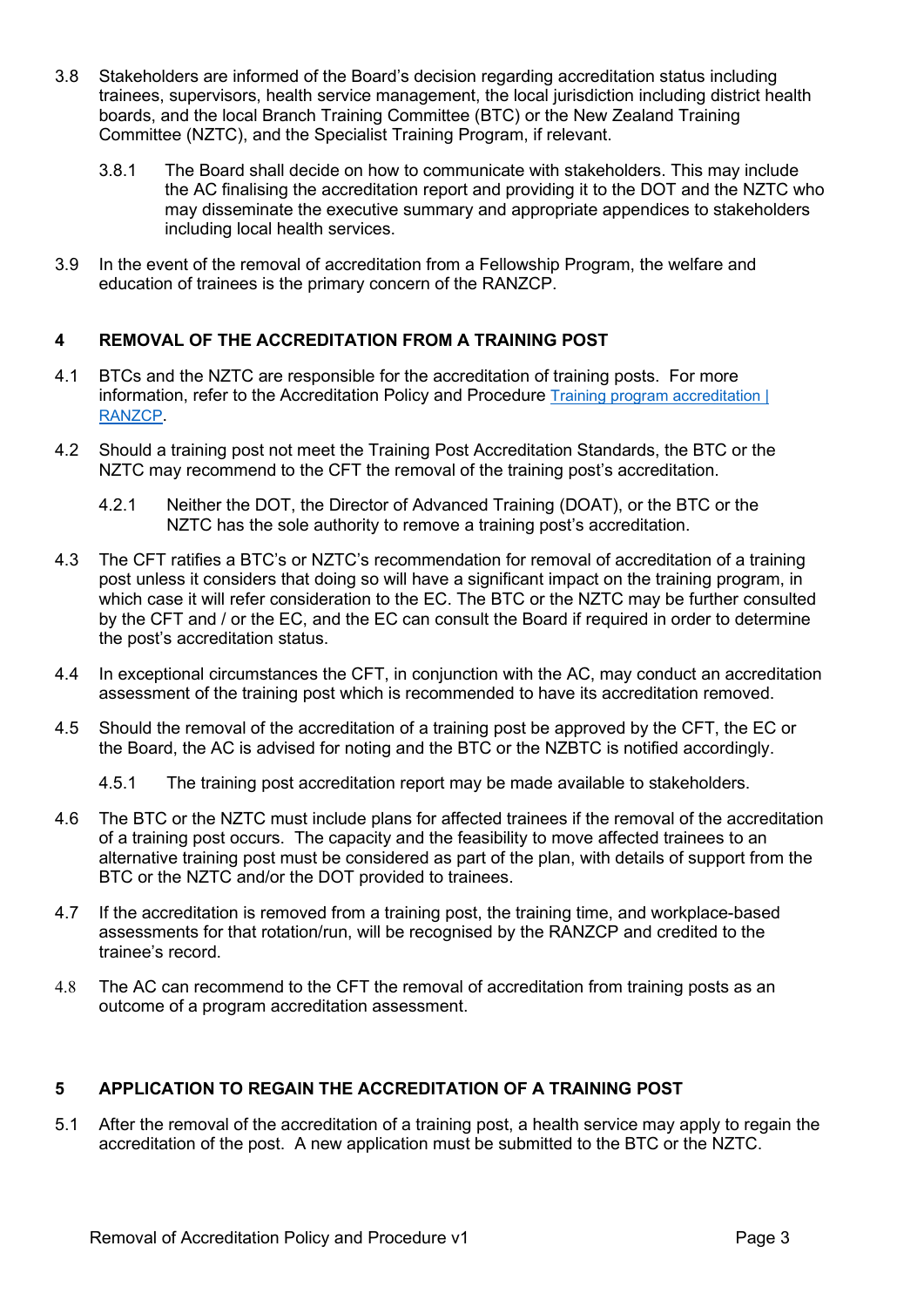- 5.2 The BTC or the NZTC can recommend to the CFT reinstatement of the accreditation of a training post should the BTC or the NZTC agree that the post meets the Training Post Accreditation Standards. If met, the CFT may approve accreditation, and inform the BTC or the NZTC (and the AC for noting) of the post's accreditation.
- 5.3 The training post remains unaccredited if it does not meet the Accreditation Standards. Provisional accreditation may be granted by the BTC or the NZTC with a timeline for full compliance and implementation of the recommendations of the BTC or the NZTC to meet the Accreditation Standards.
- 5.4 While a training post with provisional accreditation is working towards meeting the Accreditation Standards, the BTC or the NZTC will inform the CFT on the health service's progress towards meeting requirements.
- 5.5 The BTC or the NZTC may conduct a site assessment to confirm that the Accreditation Standards are met if the training post had provisional accreditation.

## **6 REMOVAL OF THE ACCREDITATION OF A FORMAL EDUCATION COURSE**

- 6.1 Should a FEC not meet the FEC Accreditation Standards, a recommendation for removal of accreditation is made by the AC to the EC for endorsement by the Board. The AC may consult with the CFT before making a recommendation to the EC. The FEC's accreditation shall be removed following the Board's endorsement of the recommendation.
- 6.2 The AC shall inform the CFT, the BTC or the NZTC, DOTs, trainees, and the FEC provider of the removal of accreditation if the Board endorses the removal of accreditation.
- 6.3 Following the removal of the accreditation of an FEC the FEC provider may submit a new application to the AC. For more information refer to the Accreditation Policy and Procedure **[Training program accreditation | RANZCP](https://www.ranzcp.org/pre-fellowship/training-program-accreditation)**.
- 6.4 After the removal of the accreditation of an FEC, trainees will be informed of alternative FEC providers.

## **7 MONITORING, EVALUATION AND REVIEW**

- 7.1 The AC shall implement, monitor, and review this Policy.
- 7.2 This Policy will be reviewed every three years and updated as required.

## **8 ASSOCIATED DOCUMENTS**

- a. RANZCP Regulations:
	- i. Regulations, Policies, and Procedures
- b. RANZCP Policies:
	- i. Privacy Policy
	- ii. Code of Ethics
	- iii. Reconsideration and Appeals Policy
	- iv. Accreditation Policy and Procedure
- c. RANZCP Accreditation Standards:
	- i. Addiction Psychiatry
	- ii. Adult Psychiatry

Removal of Accreditation Policy and Procedure v1 example 20 and Page 4